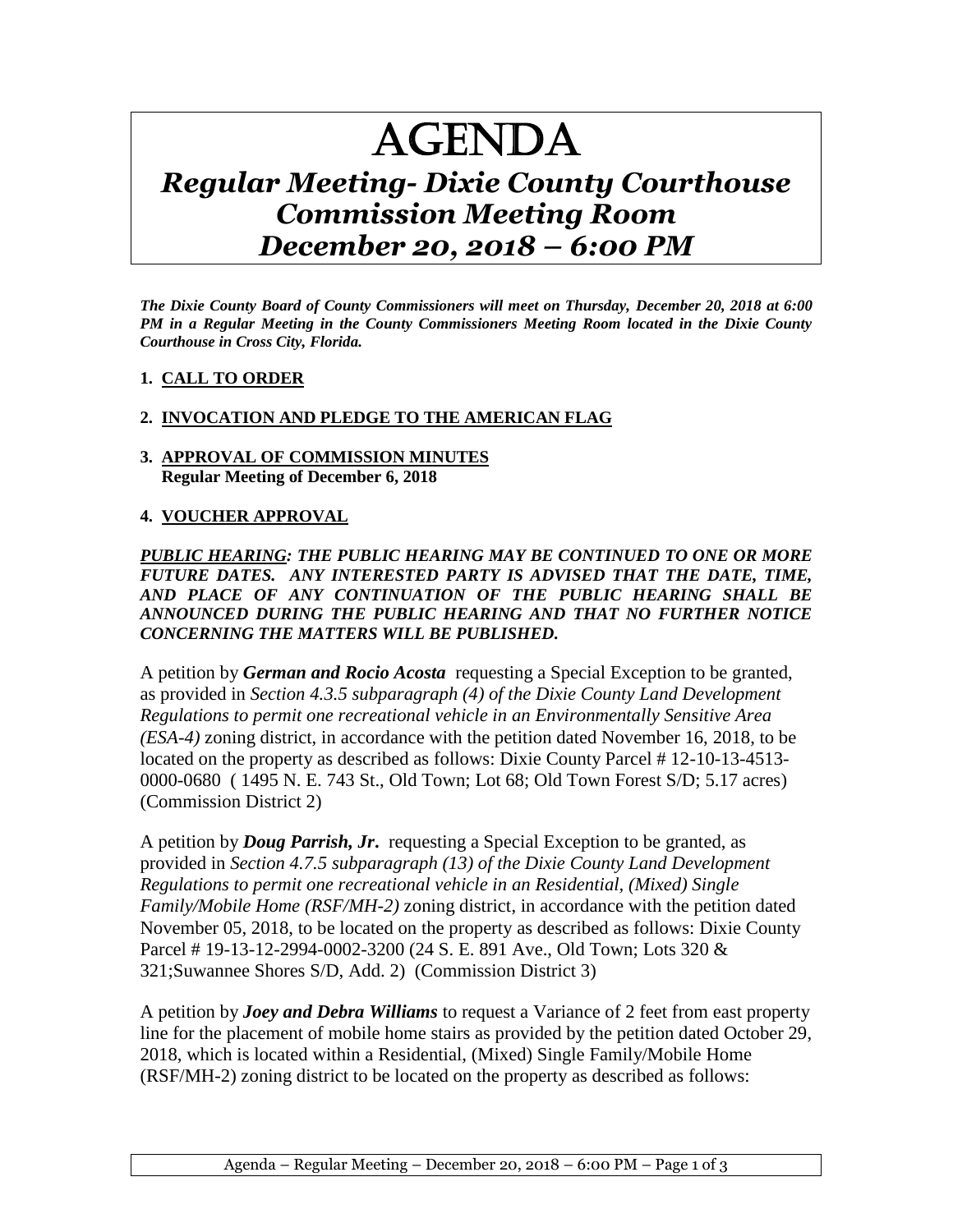Dixie County Parcel Number #19-13-12-2930-0000-0240 (56 S. E. 210 St., Suwannee; Lot 24; Salt Creek S/D; .134 acres) (Commission District 3)

## RESOLUTION **2018-86**

A RESOLUTION OF THE BOARD OF COUNTY COMMISSIONERS OF DIXIE COUNTY, FLORIDA, TO APPROVE A SPECIAL EXCEPTION TO BE GRANTED, AS PROVIDED IN SECTION 4.3.5 SUBPARAGRAPH (4) OF THE DIXIE COUNTY LAND DEVELOPMENT REGULATIONS TO PERMIT ONE RECREATIONAL VEHICLE IN AN ENVIRONMENTALLY SENSITIVE AREA (ESA-4) ZONING DISTRICT, IN ACCORDANCE WITH THE PETITION DATED NOVEMBER 16, 2018.

## RESOLUTION **2018-85**

A RESOLUTION OF THE BOARD OF COUNTY COMMISSIONERS OF DIXIE COUNTY, FLORIDA, TO APPROVE A SPECIAL EXCEPTION TO BE GRANTED, AS PROVIDED IN SECTION 4.7.5 SUBPARAGRAPH (13) OF THE DIXIE COUNTY LAND DEVELOPMENT REGULATIONS TO PERMIT ONE RECREATIONAL VEHICLE IN A RSF/MH RESIDENTIAL, (MIXED) SINGLE FAMILY/MOBLIE HOME (RSF/MH-2) ZONING DISTRICT, IN ACCORDANCE WITH THE PETITION DATED NOVEMBER 5, 2018.

## RESOLUTION **2018-87**

A RESOLUTION OF THE BOARD OF COUNTY COMMISSIONERS OF DIXIE COUNTY, FLORIDA, TO APPROVE A VARIANCE TO BE GRANTED, AS PROVIDED IN SECTION 12.3.1 OF THE DIXIE COUNTY LAND DEVELOPMENT REGULATIONS TO PERMIT A VARIANCE OF TWO (2) FEET FROM THE EAST PROPERTY LINE, LOCTAED WITHIN A RESIDENTIAL, (MIXED) SINGLE FAMILY/MOBILE HOME (RSF/MH-2) ZONING DISTRICT, AS PROVIDED BY THE PETITION DATED OCTOBER 29, 2018.

- **5. CINDY BELLOT, LIBRARY DIRECTOR**
- **6. STEVE FREMEN, VETERANS SERVICE OFFICER**
- **7. CHEYENNE STEMPLE HUTCHINSON, TDC**
- **8. GREG BAILEY, NORTH FLORIDA PROFESSIONAL SERVICES**
- **9. JERED LIZOTTE, LOCKLEAR & ASSOCIATES**
- **10. STEVE HUTCHINSON, COUNTY ROAD SUPERINTENDENT**
- **11. JOE RUTH, SOLID WASTE & MOSQUITO CONTROL DIRECTOR**
- **12. LEON WRIGHT, BUILDING AND ZONING**
- **13. DARIAN BROWN, DIRECTOR OF EMERGENCY SERVICES**
- **14. DUANE CANNON, ASST. COUNTY MANAGER**